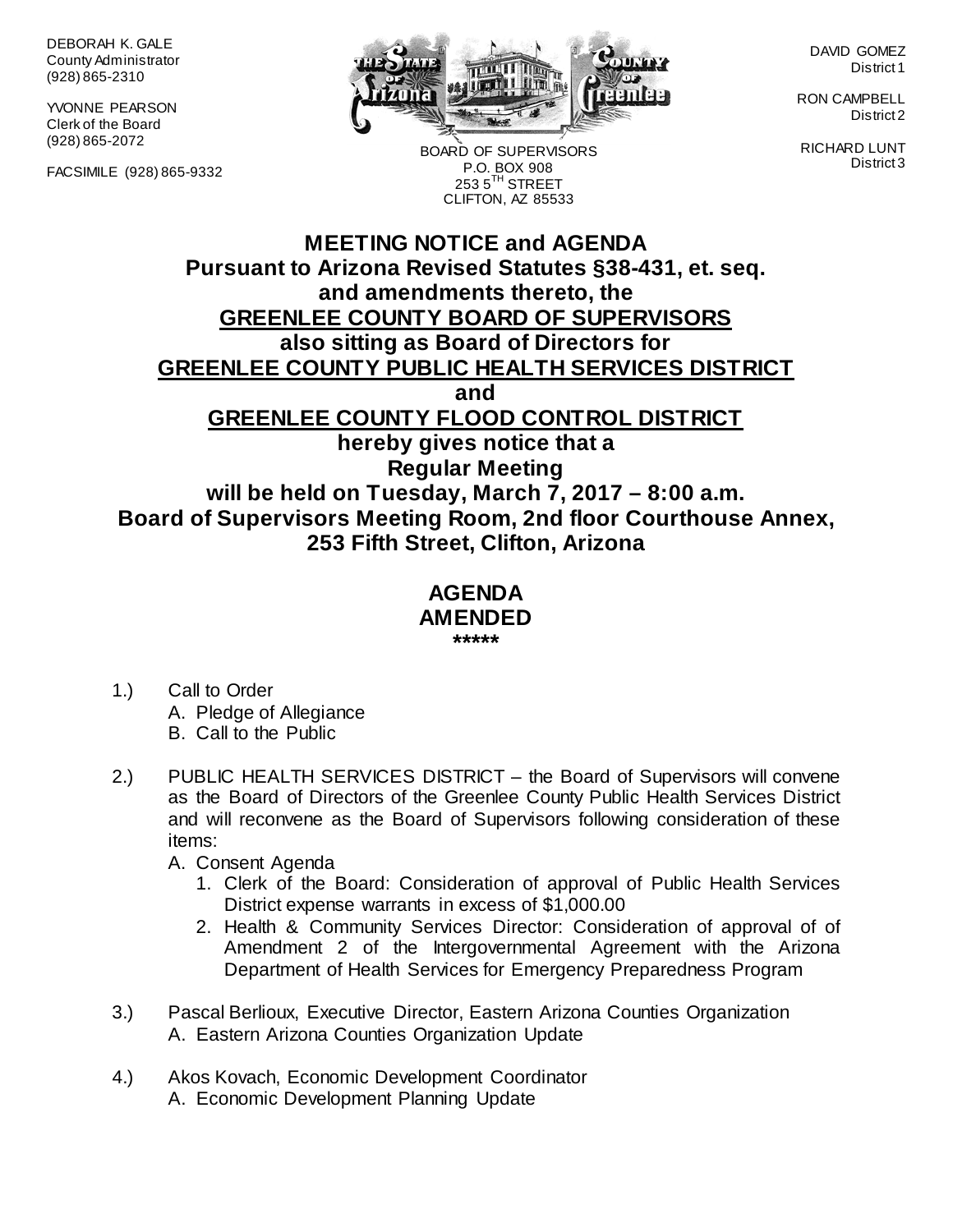BOARD OF SUPERVISORS AGENDA MARCH 7, 2017 Page **2** of **3**

- 5.) Kay Gale, County Administrator
	- A. County and State budget and legislative issues
	- B. Calendar of Events
- 6.) Consent Agenda
	- A. Clerk of the Board: Consideration of approval of minutes to previous meetings – 02/07/2017; 02/21/2017
	- B. Clerk of the Board: Consideration of approval of warrants in excess of \$1,000.00 – Voucher 1063
	- C. Chief Finance Officer: Consideration of approval of general fund loans in the amount of \$7,552.23 to be reimbursed upon receipt of funds – Fund 160 - \$2,500.00; Fund 186 - \$741.15; Fund 243 - \$4,311.08
	- D. County Administrator: Consideration of approval of the Intergovernmental Agreement with Arizona Health Care Cost Containment System (AHCCCS) to develop and implement procedures to facilitate the identification, suspension and reinstatement of AHCCCS eligibility status of incarcerated individuals in the Greenlee County Jail
	- E. IT Manager: Consideration of approval to purchase one (1) DELL Server to use as a web server to allow for the interaction of the County School Superintendent Office general ledger database with county school districts in an amount not to exceed \$3,704.28 to be paid with budgeted general funds
	- F. IT Manager: Consideration of approval to purchase one (1) DELL Server to replace the County's existing accounting system server to incorporate/update the County School Superintendent Office general ledger database in an amount not to exceed \$13,578.36 to be paid with budgeted general funds
	- G. IT Manager: Consideration of approval of professional services of Tyler Technologies to install and migrate the accounting system data, install and migrate the County School Superintendent Office general ledger data and install and configure the webserver for the County School Superintendent Office general ledger database for county school districts access
- 7.) Supervisor Reports

Supervisor Ron Campbell

A. National Association of Counties Steering Committee Meetings & Conference

## Supervisor Richard Lunt

- A. National Association of Counties Steering Committee Meetings & Conference
- B. County Supervisors Association (CSA) Legislative Policy Committee (LPC) Meeting
- C. Greenlee County Cattle Growers Meeting